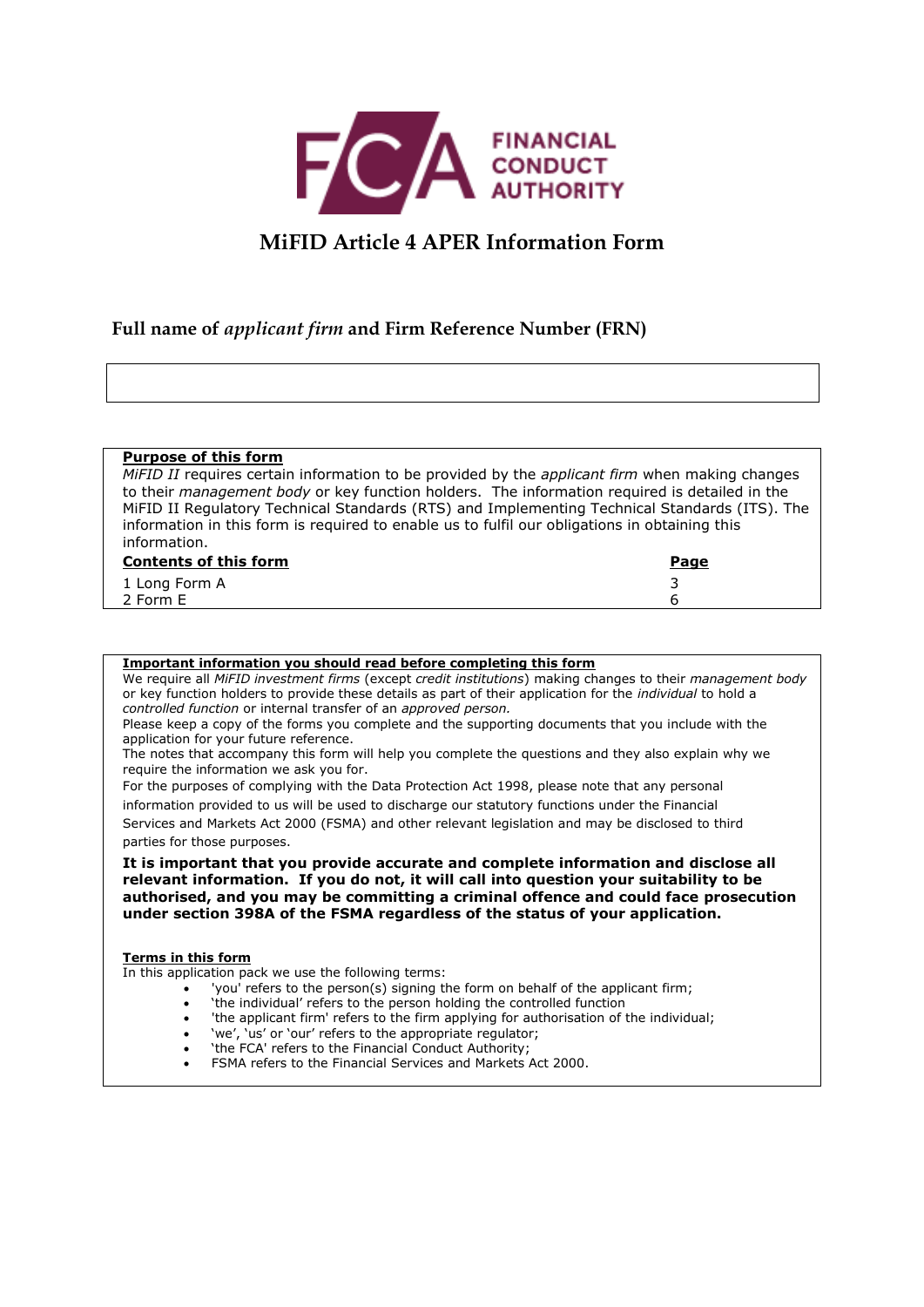#### **Filling in the form using Connect**

- **1** If you are using your computer to complete the form:
	- use the TAB key to move from Question to Question and press SHIFT TAB to move back to the previous Question; and
	- save all the parts of the form you have completed and attach to your application.
- **2** If you think a Question is not relevant to you, write 'not applicable' and explain why. When completing the Annex III ESMA template , you may cross refer to this form for any information already provided.
- **3** If you leave a Question blank or do not attach the required supporting information without telling us why, we will have to treat the application as incomplete. This will increase the time taken to assess your application.
- **4** If there is not enough space on the forms, you may need to use separate sheets of paper. Clearly mark each separate sheet of paper with the relevant Question number.
- **5** Ensure you have:
	- completed the relevant Long Form A or Form E;
	- completed the Annex III ESMA template and attached;
	- completed this additional information form; and
	- attached any supporting documents.

When you are required to attach supporting documents (e.g. Disclosure and Barring Service check where relevant) to your application, failure to do so will mean your application will not be progressed and you will be prevented from being able to submit your application through Connect.

### **Filling in the form using the paper application forms on the FCA website**

- **1** If you are using your computer to complete the form:
	- use the TAB key to move from Question to Question and press SHIFT TAB to move back to the previous Question; and
- **2** If you are filling in the form by hand:
	- use black ink;
	- write clearly; and
	- sign the declaration in the 'checklist and declaration' form.
- **3** If you think a Question is not relevant to you, write 'not applicable' and explain why.
- **4** If you leave a Question blank, do not sign the declaration or do not attach the required supporting information without telling us why, we will have to treat the application as incomplete. This will increase the time taken to assess your application.
- **5** If there is not enough space on the forms, you may need to use separate sheets of paper. Clearly mark each separate sheet of paper with the relevant Question number.
- **6** Post the application consisting of:
	- completed the relevant Long Form A or Form E
	- completed the Annex III ESMA template;
	- completed this additional information form; and
	- attached any supporting documents.

**For Solo Regulated Firms:- Permissions Department The Financial Conduct Authority 25 The North Colonnade Canary Wharf London E14 5HS** 

**For Dual Regulated Firms:- The Prudential Regulation Authority 20 Moorgate London EC2R 6DA**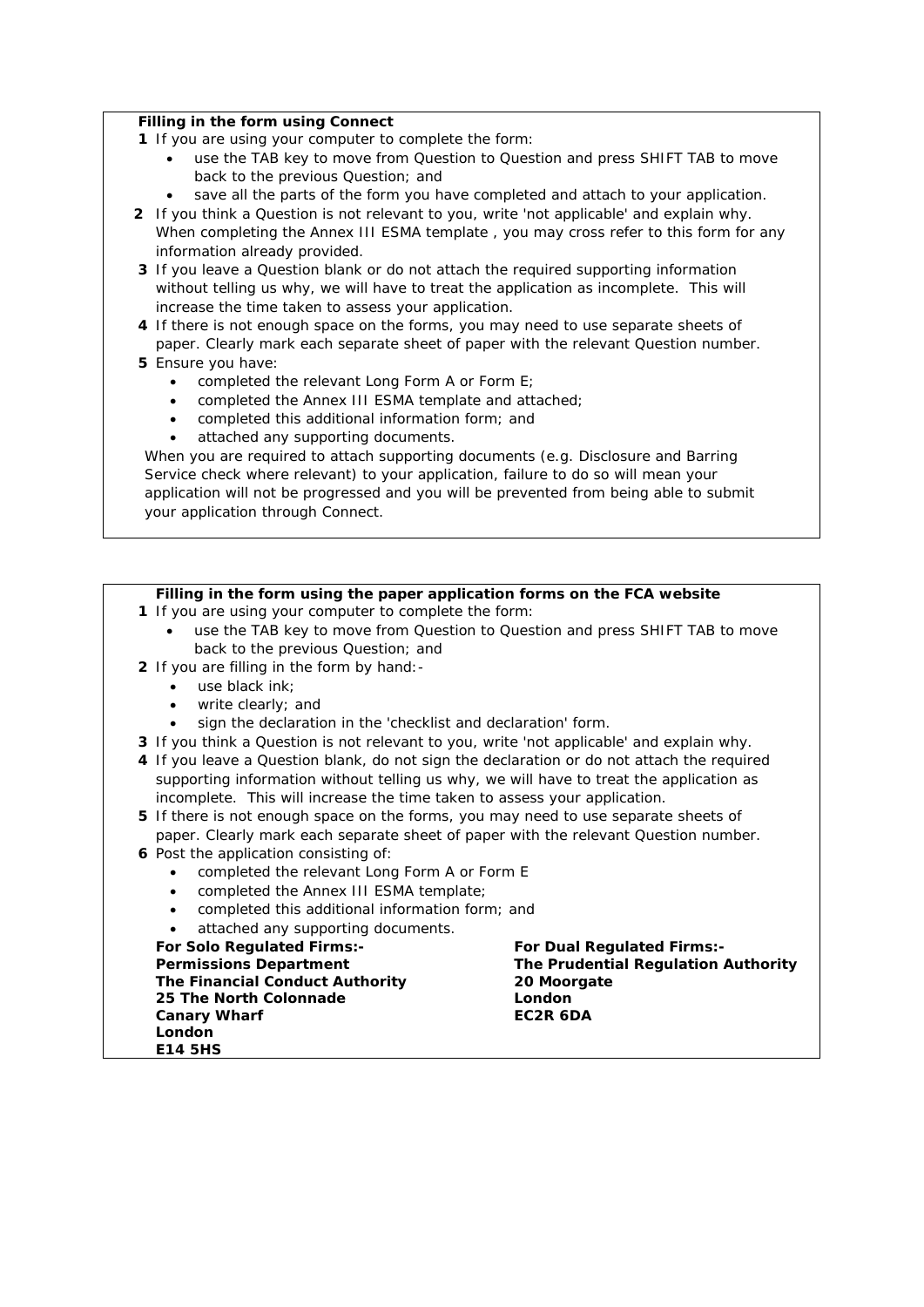

# 1 Personal details

| Phone number (including STD<br>code) |  |  |
|--------------------------------------|--|--|
|                                      |  |  |
| <b>Email address</b>                 |  |  |

# 2 Curriculum Vitae

#### **2.1 Relevant education and professional training**

This information may already have been included in the CV or page 4 of the Annex III ESMA template. If already provided, there is no need to detail here.

Complete any information not already provided

| Relevant  |  |
|-----------|--|
| Education |  |

| Professional        |  |
|---------------------|--|
| lΤ<br>$-$<br>ainina |  |

### **2.2 Professional experience, including the names of all organisations for which the person has worked and nature and duration of the functions performed**

This information may already have been included in the CV or page 4 of the Annex III ESMA template. If already provided, there is no need to detail here.

Complete any information not already provided

| Name of organisation | Nature of functions performed | Duration |
|----------------------|-------------------------------|----------|
|                      |                               |          |
|                      |                               |          |
|                      |                               |          |
|                      |                               |          |

#### **2.3 For positions held in the previous 10 years, when describing those activities, details shall be included on all delegated powers and internal decision-making powers held and the areas of operations under control**

This information may already have been included in the Long Form A (Section 4) or CV.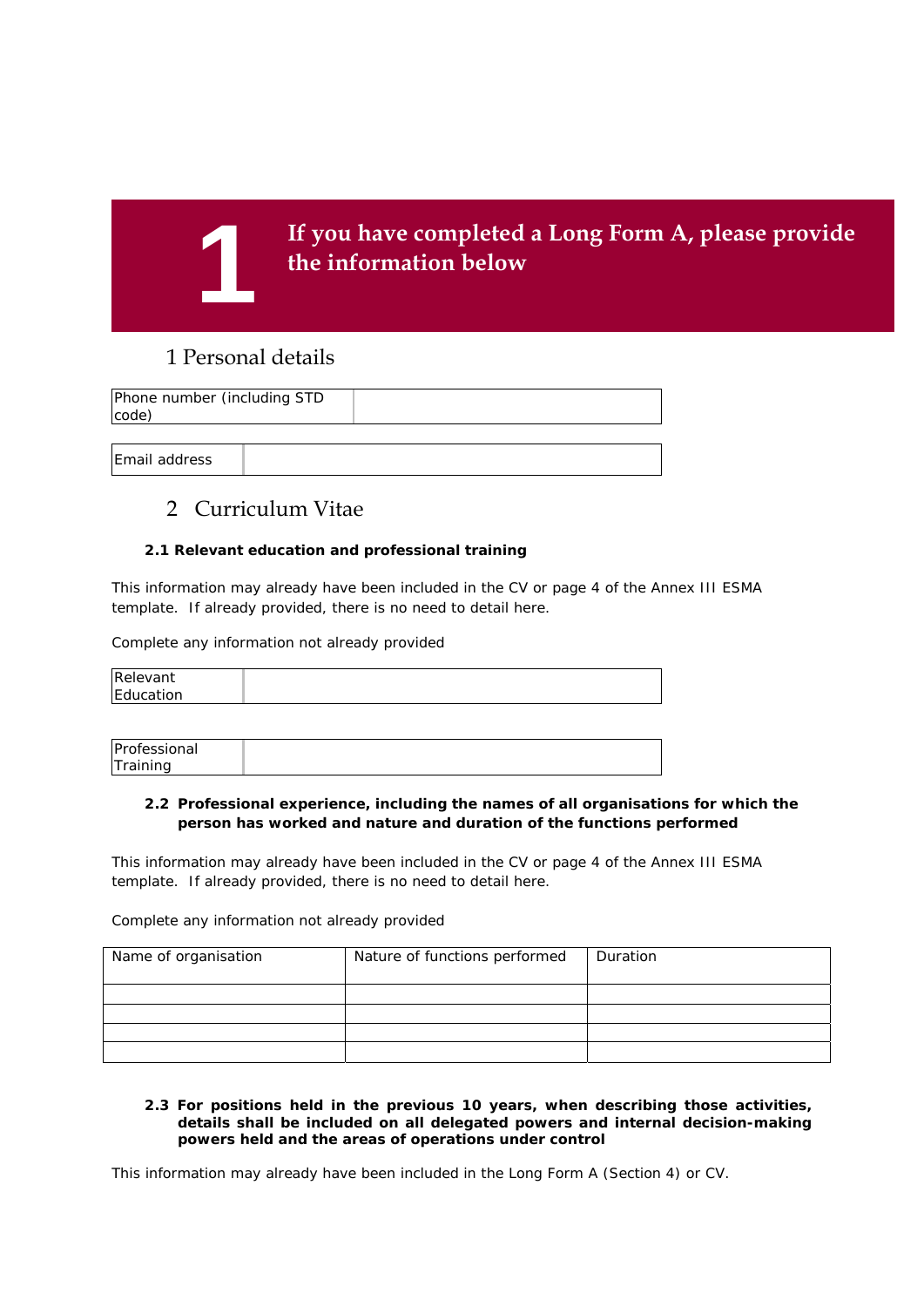The Long Form A requests employment history for the past 5 years. If you have not provided the information above, or need to provide information for a further 5 years, you can detail below.

| Period (mm/yyyy)<br>From - To | Name of employer | Delegated powers and<br>internal decision<br>making powers | Areas of operation<br>under control |
|-------------------------------|------------------|------------------------------------------------------------|-------------------------------------|
|                               |                  |                                                            |                                     |
|                               |                  |                                                            |                                     |
|                               |                  |                                                            |                                     |

# 3 Reputation and experience

### **3.1 Please provide a list of reference persons including contact information**

| Reference | Contact information |
|-----------|---------------------|
|           |                     |
|           |                     |
|           |                     |
|           |                     |
|           |                     |
|           |                     |

### **3.2 Please attach any letters of recommendation to the application as supporting documents**

# 4 Investigations

If answered positively, the information could be provided through an official certificate (if and so far as it is available from the relevant Member State or third country), or through another equivalent document.

In the United Kingdom, this could be a Disclosure and Barring Service check (DBS) and attached as a supporting document to the application.

For on-going investigations information could be provided through a declaration of honour.

# 5 Assessment of reputation and experience

MiFID II requires information on whether an assessment of reputation and experience as an acquirer or as a person who directs the business has already been conducted (including the date of the assessment, the identity of that authority and evidence of the outcome of this assessment).

### **5.1 Please provide details of:**

Date of assessment

Identity of the authority that conducted the assessment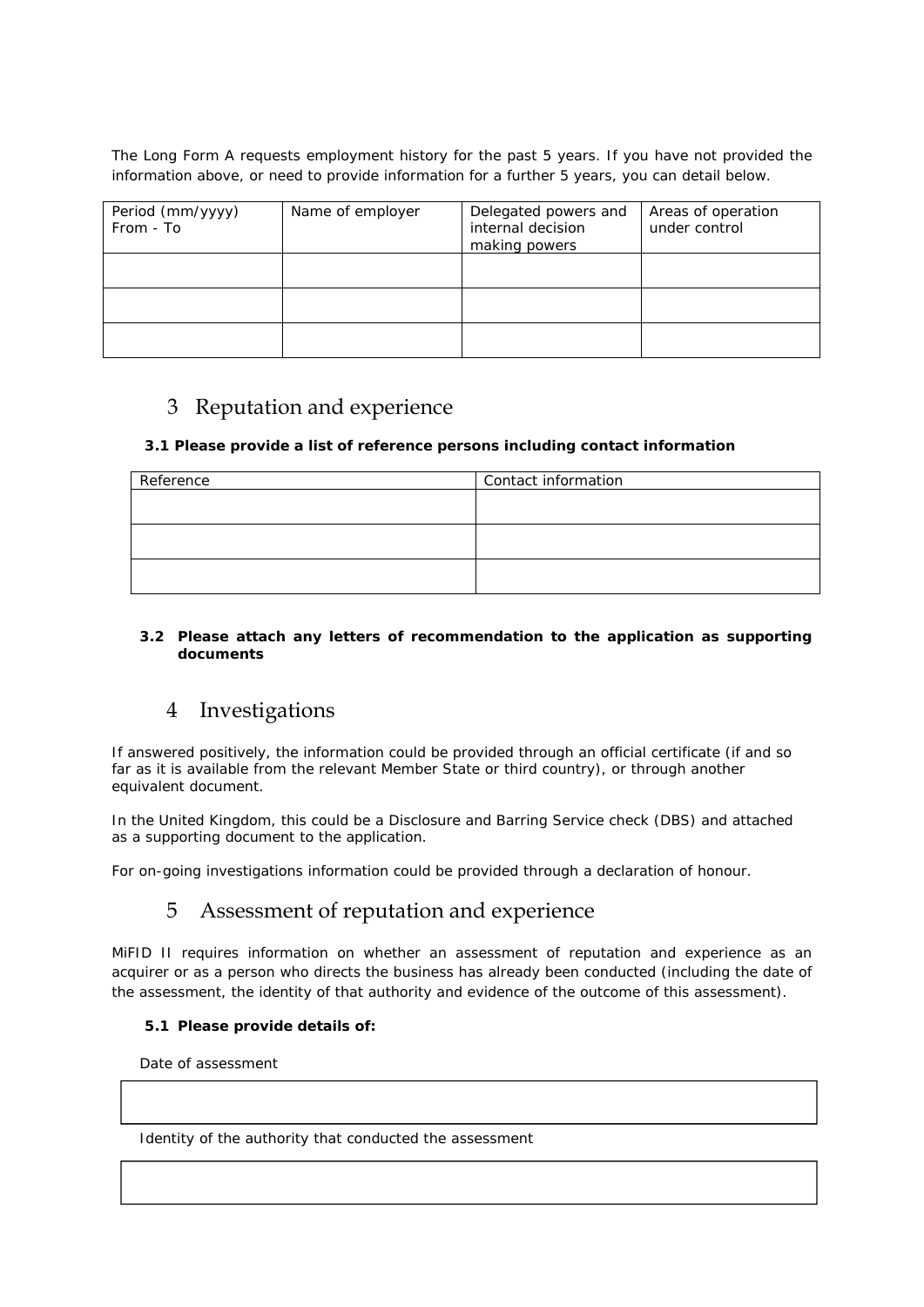Evidence of the outcome of assessment (please detail if this evidence is attached as a supporting document)

## 6 Financial and non-financial interests

**If you have not already provided this information in section 5 of the Long Form A, please provide information on any financial and non-financial interests or relationships of the person and his/her close relatives to members of the management body and key function holders in the same institution, the parent institution and subsidiaries and shareholders** 

# 7 Time devoted to the performance of functions

MiFID II requires information on the minimum time that will be devoted to the performance of the individual's functions within the firm (annual and monthly indications).

**Please provide this information below:** 

# 8 Human and financial resources

MiFID II requires information on human and financial resources devoted to the induction and training of the members (annual indication).

### **Please provide this information below:**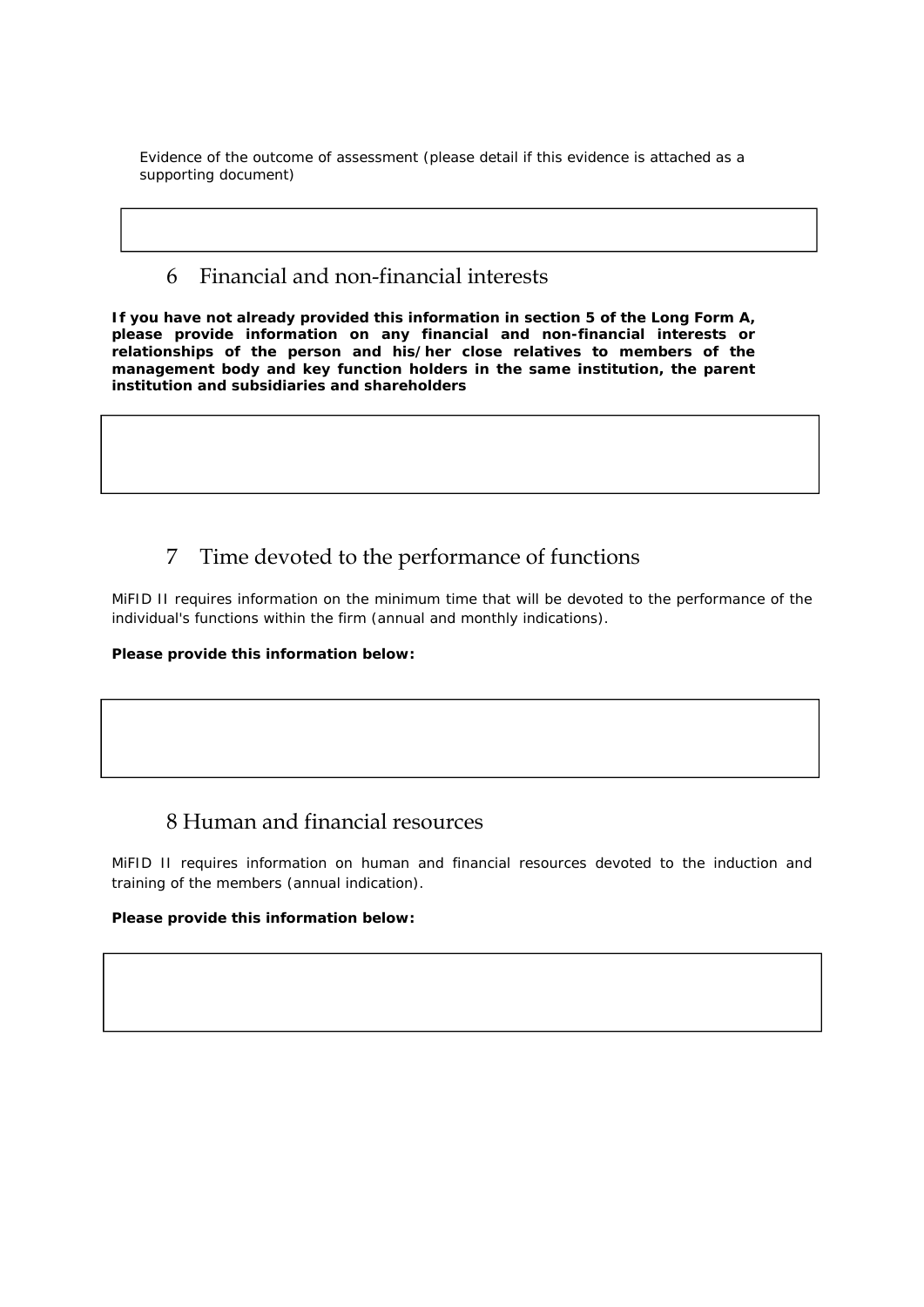

# 1 Personal details

| Phone number (including STD<br>code) |  |
|--------------------------------------|--|
|                                      |  |

Email address

# 2 Curriculum Vitae

## **2.1 Relevant education and professional training**

This information may already have been included in the CV or page 4 of the Annex III ESMA template. If already provided, there is no need to detail here.

Complete any information not already provided

| Relevant  |  |
|-----------|--|
| Education |  |
|           |  |

| Professional     |  |
|------------------|--|
| <b>ITraining</b> |  |

#### **2.2 Professional experience, including the names of all organisations for which the person has worked and nature and duration of the functions performed**

This information may already have been included in a CV or page 4 of the Annex III ESMA template. If already provided, there is no need to detail here.

Complete any information not already provided

| Name of organisation | Nature of functions performed | Duration |
|----------------------|-------------------------------|----------|
|                      |                               |          |
|                      |                               |          |
|                      |                               |          |
|                      |                               |          |

**2.3 For positions held in the previous 10 years, when describing those activities, details shall be included on all delegated powers and internal decision-making powers held and the areas of operations under control** 

This information may already have been included in the CV.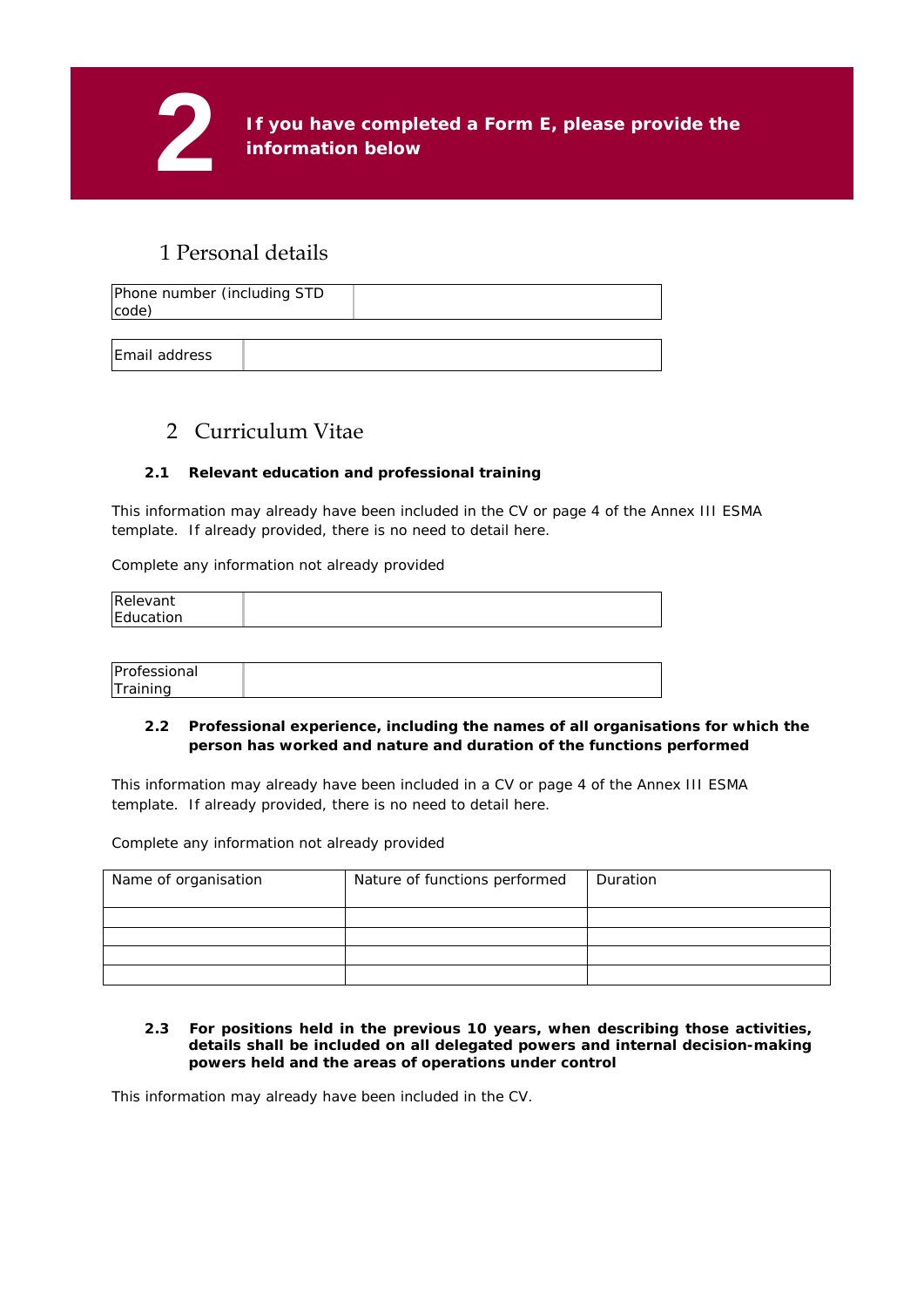If you have not provided the information above, or need to provide further information for positions held in the previous 10 years, you can detail below.

| Period (mm/yyyy)<br>From - To | Name of employer | Delegated powers and<br>internal decision<br>making powers | Areas of operation<br>under control |
|-------------------------------|------------------|------------------------------------------------------------|-------------------------------------|
|                               |                  |                                                            |                                     |
|                               |                  |                                                            |                                     |
|                               |                  |                                                            |                                     |

# 3 Reputation and experience

### **3.1 Please provide a list of reference persons including contact information**

| Reference | Contact information |
|-----------|---------------------|
|           |                     |
|           |                     |
|           |                     |
|           |                     |
|           |                     |
|           |                     |

#### **3.2 Please attach any letters of recommendation to the application as supporting documents**

# 4 Investigations

MiFID II requires information on:

- criminal records and information on criminal investigations and proceedings
- relevant civil and administrative cases, and
- disciplinary actions opened against them (including disqualifications as a company director, bankruptcy, insolvency and similar procedures).

The information could be provided through an official certificate (if and so far as it is available from the relevant Member State or third country), or through another equivalent document.

In the United Kingdom, this could be a Disclosure and Barring Service check (DBS) and attached as a supporting document to the application.

For on-going investigations information could be provided through a declaration of honour.

The FCA and PRA would generally only expect applicants to provide information in relation to ongoing investigations and proceedings.

By virtue of the Rehabilitation of Offenders Act 1974 (Exceptions) Order 1975, if the *candidate* is subject to the law of England and Wales, *candidate* must disclose spent convictions and cautions (other than a protected conviction or caution). By virtue of the Rehabilitation of Offenders Act 1974 (Exclusions and Exceptions) (Scotland) Order 2013 and the Rehabilitation of Offenders (Exceptions) Order (Northern Ireland) 1979, if the *candidate* is subject to the law of Scotland or Northern Ireland, the *candidate* must disclose spent convictions (other than a protected conviction).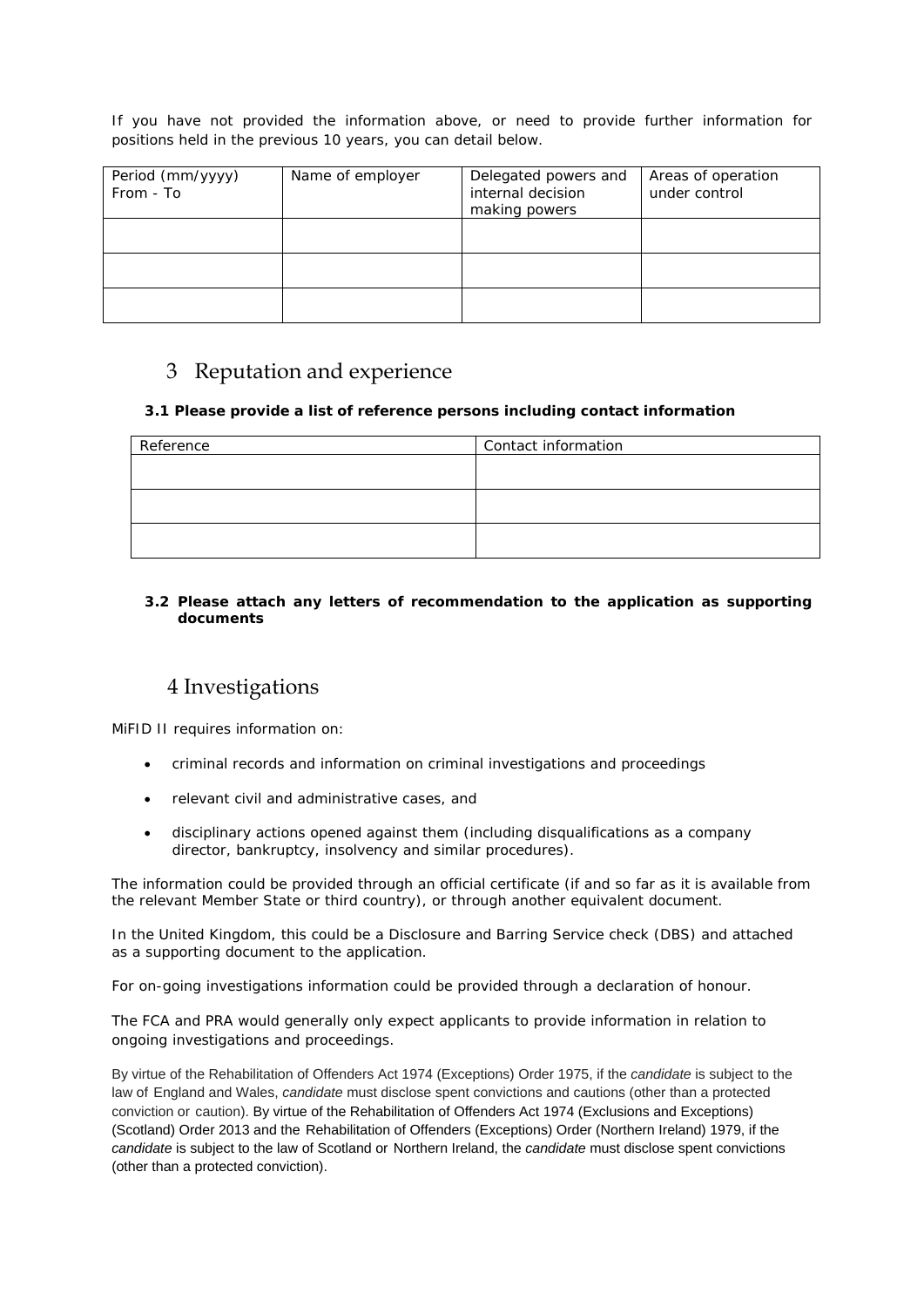### **4.1 If not already provided, please provide information on:**

criminal records and information on criminal investigations and proceedings

relevant civil and administrative cases, and

disciplinary actions opened against them (including disqualifications as a company director, bankruptcy, insolvency and similar procedures).

# 5 Previous registration, authorisation, membership or licence

MiFID II requires information on:

- refusal of registration, authorisation, membership or licence to carry out a trade, business or profession; or
- the withdrawal, revocation or termination of such a registration, authorisation, membership or licence; or
- expulsion by a regulatory or government body or by a professional body or association.

**If not already provided, please provide information on:** 

refusal of registration, authorisation, membership or licence to carry out a trade, business or profession

the withdrawal, revocation or termination of such a registration, authorisation, membership or licence

expulsion by a regulatory or government body or by a professional body or association.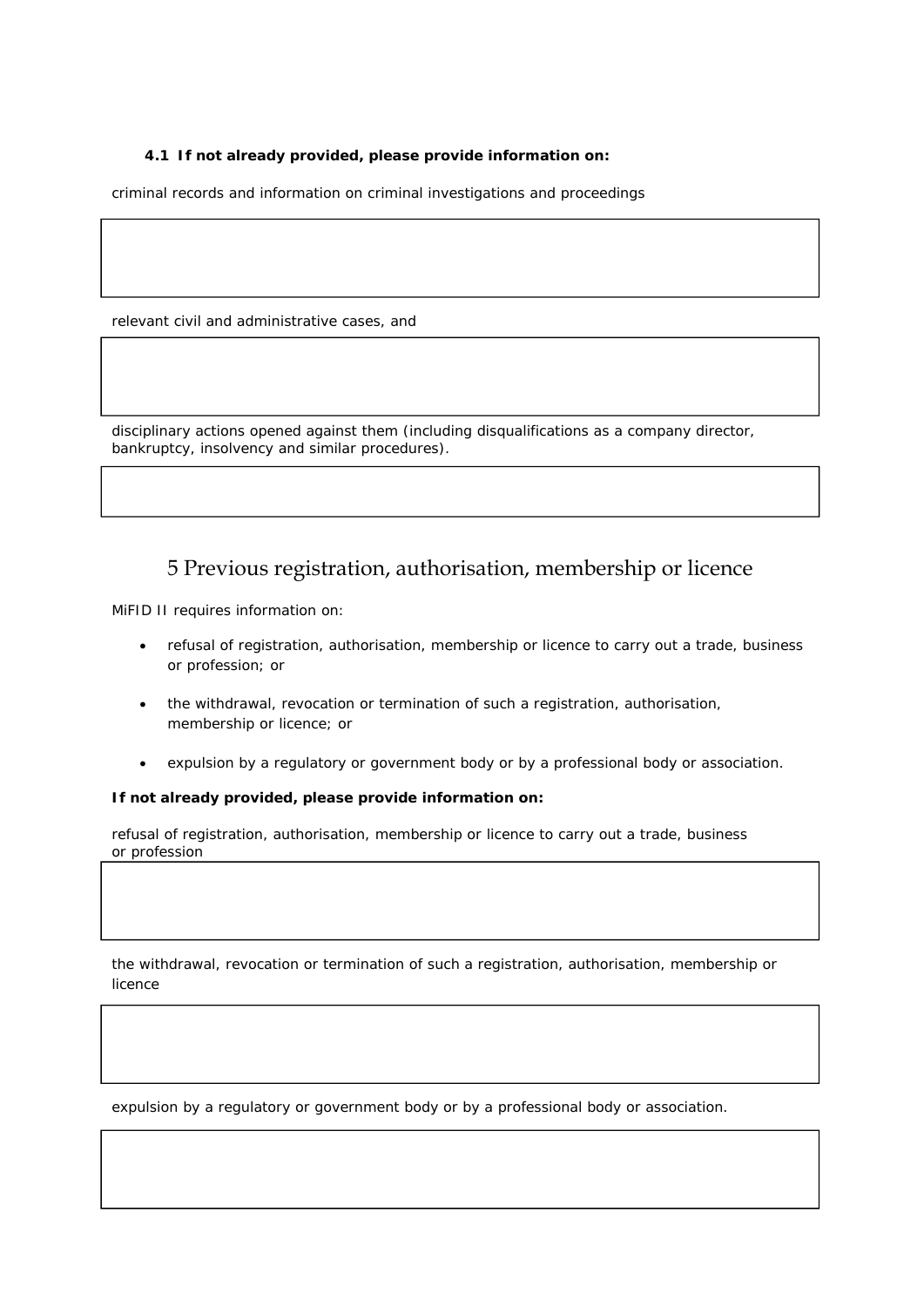# 6 Previous dismissals

MiFID II requires information on dismissal from employment or a position of trust, fiduciary relationship, or similar situation.

#### **If not already provided, please provide information on:**

dismissal from employment or a position of trust, fiduciary relationship, or similar situation.

# 7 Assessment of reputation and experience

MiFID II requires information on whether an assessment of reputation and experience as an acquirer or as a person who directs the business has already been conducted (including the date of the assessment, the identity of that authority and evidence of the outcome of this assessment).

#### **Please provide details of:**

Date of assessment

Identity of the authority that conducted the assessment

Evidence of the outcome of assessment (please detail if this evidence is attached as a supporting document).

## 8 Financial and non-financial interests

**If you have not already provided, please provide information on any financial and non-financial interests or relationships of the person and his/her close relatives to members of the management body and key function holders in the same institution, the parent institution and subsidiaries and shareholders.**